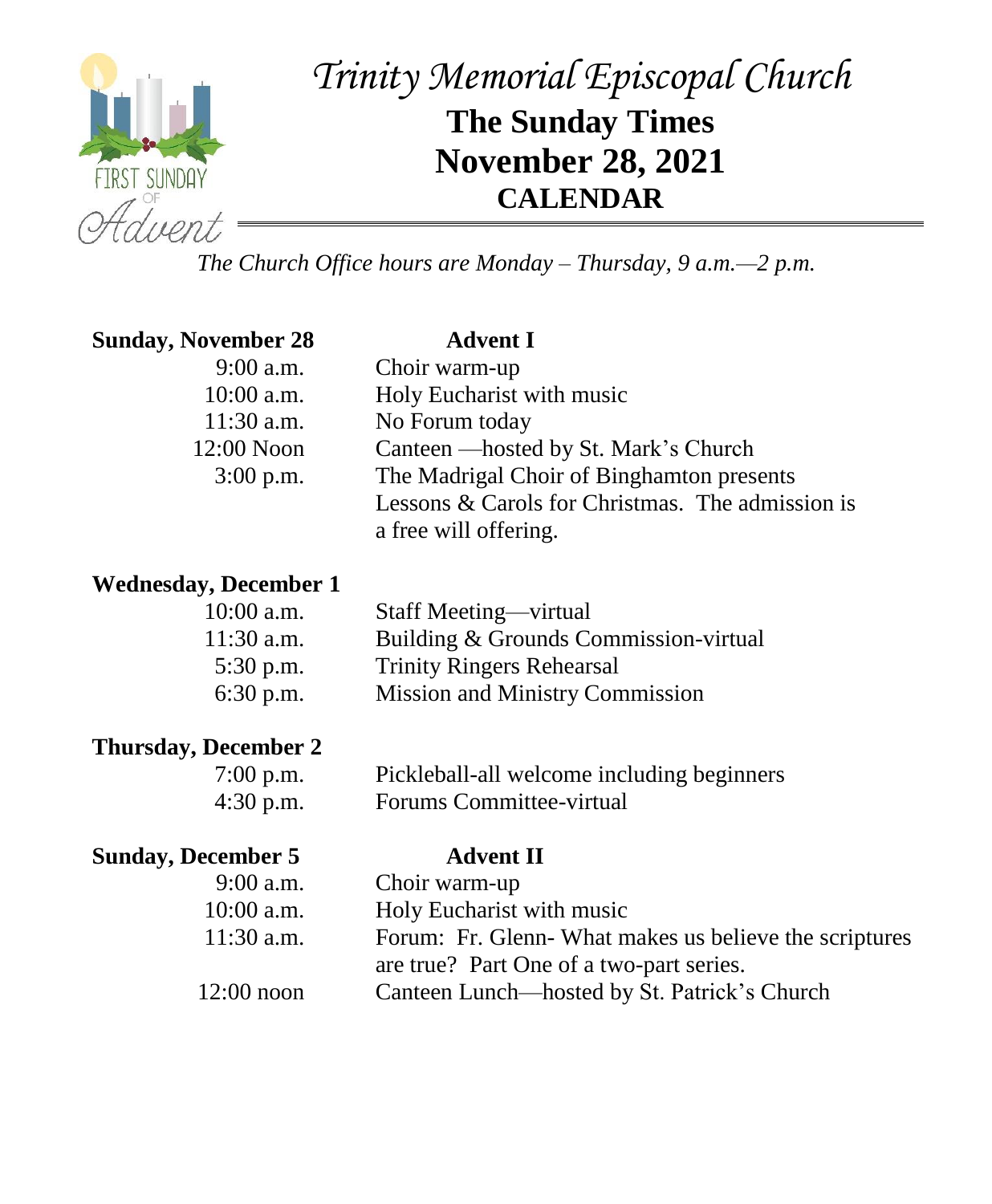## **PRAYER LIST**

*Please keep the following in your daily prayers*:

- **Pray for our church:** For Justin, archbishop of Canterbury; for Michael, presiding bishop; DeDe, our bishop; Glenn, our priest;
- Pray for the people of St. Ann's Episcopal Church, Afton; and the people of Ss. Peter and John Episcopal Church, Auburn;
- Pray for the people of San Andrés Apóstol in Amatepec, Soyapango and their priest, the Rev. Alfredo López in our companion diocese of El Salvador.
- Pray for the people of the Episcopal Dioceses of Western New York and Northwestern Pennsylvania.
- Pray for the people of The Igreja Episcopal Anglicana do Brasil;

Pray for our Jubilee Center; the people, wardens, vestry, and staff of this church.

- Pray for the world, especially for those who are enduring deadly storms and fires, especially those in Haiti, the innocents who are caught in the midst of conflict, especially in Afghanistan.
- **Pray for those with special needs:** Linda Crampton; Sai Loksupcharoen; Katherine Bigelow; Liz Myers; Emma Bensen; Jaime; Katelyn; Michael Abbott Copeland; Barbara; John & Marcy Keeler; Rudy; Sharon; Nancy Campbell; Andrew & Mary; Ruth Jacobs; Colleen; Wafa; Rebecca & Chris Seager; Michael Lawler; Ida Fernandes; Terry Burke, Thomas Muscatello, Monty; Ivan; Liz; Michelle; Kristen Richards; Sandra Michael, Bernice Georges, and Chris.
- **Pray for those with continuing needs:** Shawn Kaiser; Jessica; Virginia Chatterton; Nancy Pille; Sally; Marsha Brown; Karen Bernardo; Danielle Robbins; Jon Walz Koeppel; Barbara Manzo; Marco; Heavenly, Roselle Illsley; Nathaniel Green; Masha Britten; Catherine Gazda; Jeremy & Kristen Richards; Linda Bobletz.
- **Pray for those who celebrate birthdays this week:** Gail Petkash, Samantha Palmer.
- **Pray for all who govern:** Joe, our president; Kathy, our governor; Jason, our county executive, and Rich, our mayor.
- **Pray for members, loved ones, and their families in the military**: Kurt Albaugh, Darlene Croston, Colin Davis, Wendy Finley, David Komar, Joshua Loch, Seth Thomas and Laura and Nick Carter.
- **The chancel greens** are given to the glory of God and in loving memory of Barbara Oldwine by Jim Albert and Bill Palmer.

*Names remain on the prayer list for three weeks. Call the office to extend or change your listing.*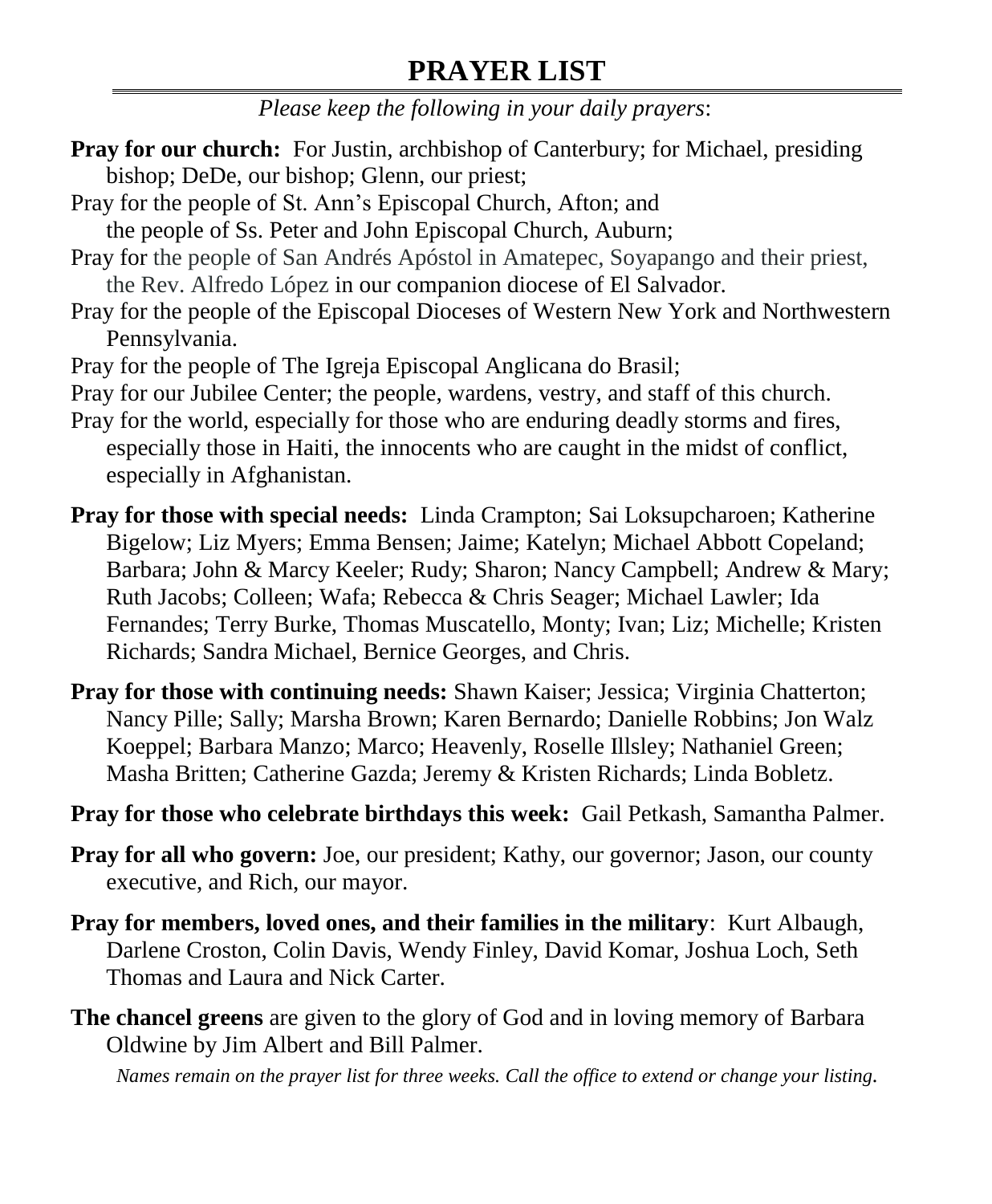# **ANNOUNCEMENTS**

*LIVE streaming The First Sunday of Advent***,** *November 28*, 2021 at 10 a.m. [YouTube:](https://bit.ly/trinitybinghamton) [bit.ly/trinitybinghamton](https://bit.ly/trinitybinghamton)

### **Trinity Forum 11:30 a.m. On Sundays Advent Meditations**

**What makes us believe the scriptures are true?** A two-week Advent series, Fr. Glenn Mahaffey December 5, 12.



### *Christmas Memorial Poinsettias*

This Sunday and for the following 3 Sundays you will find an envelope in your bulletin to fill out for poinsettias in memory of or in thanksgiving for your loved ones. Please, fill it out with your donation inside and put it in the offering plate. The deadline for names is Sunday, December 19.

### *Winter Wear Give-Away*

Redeemer-Lutheran Church, 72 Main Street Binghamton, NY will be distributing **hats, gloves, scarves** in front of their Church, starting Sun., Nov. 21--Sundays from 11:30 a.m. until 1:00 p.m.; Tuesdays 4-5:30 p.m.; Thursdays 1 – 2:30 p.m. (except Thanksgiving)



If you would like to contribute, there is a bin in the Hoyt Room to receive your donation.

# *Stewardship*

We greatly appreciate your faithfulness to the mission and ministry of Trinity Memorial Church.

**Don't forget to make your pledge for the 2022 Campaign**. Pledge forms are available at both doors of the church and can be either mailed to the Office or placed in the offering plates on Sundays. Ways to give to Trinity:

- go to [www.trinitymemorial.org](http://www.trinitymemorial.org/) and give through our web site.
- Mail in contributions: Trinity Memorial Church, 44 Main St., Binghamton, NY 13905